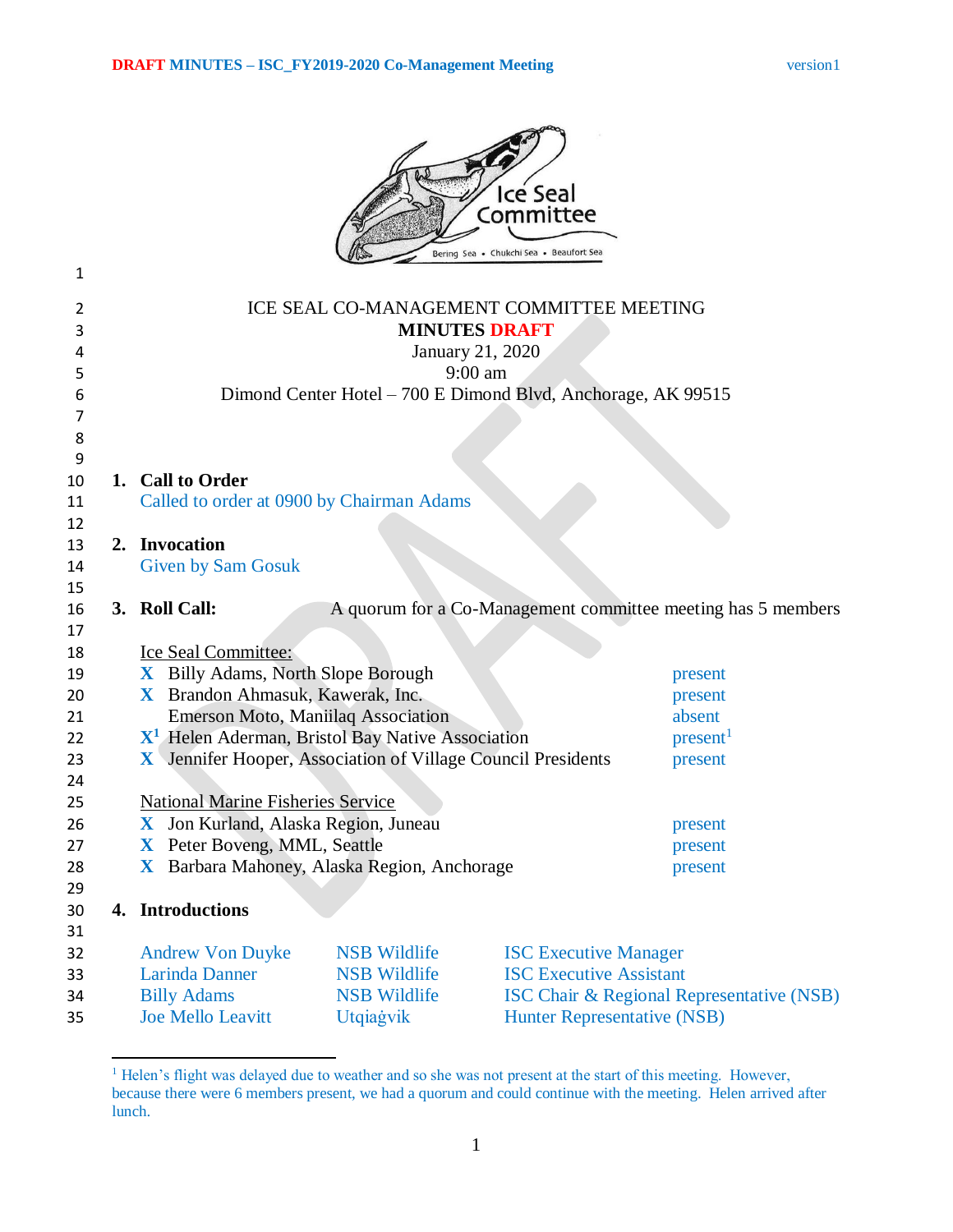| 36       | <b>Jennifer Hooper</b>                                            | <b>AVCP</b>                                                       | <b>Regional Representative (AVCP)</b>                                               |
|----------|-------------------------------------------------------------------|-------------------------------------------------------------------|-------------------------------------------------------------------------------------|
| 37       | <b>Albert Simon-1</b>                                             | <b>Hooper Bay</b>                                                 | <b>Hunter Representative (AVCP)</b>                                                 |
| 38       | <b>Helen Aderman</b>                                              | <b>BBNA</b>                                                       | Regional Representative (BBNA) – delayed                                            |
| 39       | <b>Sam Gosuk</b>                                                  | <b>BBNA</b>                                                       | <b>Hunter Representative (BBNA)</b>                                                 |
| 40       | <b>Brandon Ahmasuk</b>                                            | Kawerak, Inc.                                                     | <b>Regional Representative (Kawerak)</b>                                            |
| 41       | <b>Jon Kurland</b>                                                | <b>NMFS</b>                                                       | <b>Federal Co-Management Partner</b>                                                |
| 42       | <b>Peter Boveng</b>                                               |                                                                   | NOAA/NMFS-MML Federal Co-Management Partner                                         |
| 43       | <b>Barbara Mahoney</b>                                            | <b>NMFS</b>                                                       | <b>Federal Co-Management Partner</b>                                                |
| 44       | <b>Jared Nayakik</b>                                              | <b>NSB Wildlife</b>                                               |                                                                                     |
| 45       | Raphaela Stimmelmayr                                              | <b>NSB Wildlife</b>                                               |                                                                                     |
| 46       | <b>Nicole Kanayurak</b>                                           | <b>NSB Wildlife</b>                                               |                                                                                     |
| 47       | Carla Sims Kayotuk                                                | <b>NSB Wildlife</b>                                               |                                                                                     |
| 48       | Lori Quakenbush                                                   | <b>ADFG</b>                                                       |                                                                                     |
| 49       | <b>Shawn Carey</b>                                                | <b>NMFS</b>                                                       |                                                                                     |
| 50       | <b>Michael Cameron</b>                                            | <b>NOAA/NMFS-MML</b>                                              |                                                                                     |
| 51       | <b>Tammy Olson</b>                                                | <b>NOAA</b>                                                       |                                                                                     |
| 52       | <b>Albert Simon-2</b>                                             | <b>Hooper Bay</b>                                                 |                                                                                     |
| 53       | <b>Marvin Okitkun</b>                                             | <b>Kotlik</b>                                                     |                                                                                     |
| 54       |                                                                   |                                                                   |                                                                                     |
| 55       | 5. Dispense with "Robert Rules of Order" and proceed by consensus |                                                                   |                                                                                     |
| 56       |                                                                   |                                                                   | Adopted – but really not required because the need to proceed by consensus.         |
| 57       | Sam Gosuk was Helen's alternate until her arrival.                |                                                                   |                                                                                     |
| 58       |                                                                   |                                                                   |                                                                                     |
| 59       | 6. Select a Chairman from the Ice Seal Committee                  |                                                                   |                                                                                     |
| 60       | Billy Adams (ISC) was selected                                    |                                                                   |                                                                                     |
| 61       |                                                                   |                                                                   |                                                                                     |
| 62       | 7. Adopt the Agenda                                               |                                                                   |                                                                                     |
| 63       | <b>Adopted unanimously</b>                                        |                                                                   |                                                                                     |
| 64       |                                                                   |                                                                   |                                                                                     |
| 65       |                                                                   |                                                                   | 8. Approve the May 29, 2019 Ice Seal Co-Management Committee meeting minutes        |
| 66       |                                                                   |                                                                   |                                                                                     |
| 67       | Approved unanimously with following corrections:                  |                                                                   |                                                                                     |
| 68       | Brandon Ahmasuk - #9 Ice Seal topics                              |                                                                   |                                                                                     |
| 69       |                                                                   |                                                                   | Peter Boveng - #9 last paragraph second sentence. Add "for the 2019 minutes" to     |
| 70       |                                                                   | sentence about who is responsible for generating minutes in 2019. |                                                                                     |
| 71<br>72 | $\bullet$                                                         | seals. Also last name spelled wrong. Correct spelling is GOSUK.   | Sam Gosuk - #10 comment on herring biomass relating to seal status, not just ringed |
| 73       | $\bullet$                                                         |                                                                   | Jennifer Hooper – Last name misspelled. #16 Executive Session. Also under current   |
| 74       |                                                                   | executive session. Correct spelling is HOOPER.                    |                                                                                     |
| 75       | $\bullet$                                                         |                                                                   | Andy Von Duyke – Pg. 9 typo under "current applicaton" should read "one day         |
| 76       | workshop" and not "once day"                                      |                                                                   |                                                                                     |
| 77       |                                                                   |                                                                   | Barbara Mahoney - #9 typo Shawn reminds ice seal to delete to (?)                   |
| 78       |                                                                   |                                                                   |                                                                                     |
| 79       |                                                                   |                                                                   |                                                                                     |
| 80       |                                                                   |                                                                   |                                                                                     |
| 81       |                                                                   |                                                                   |                                                                                     |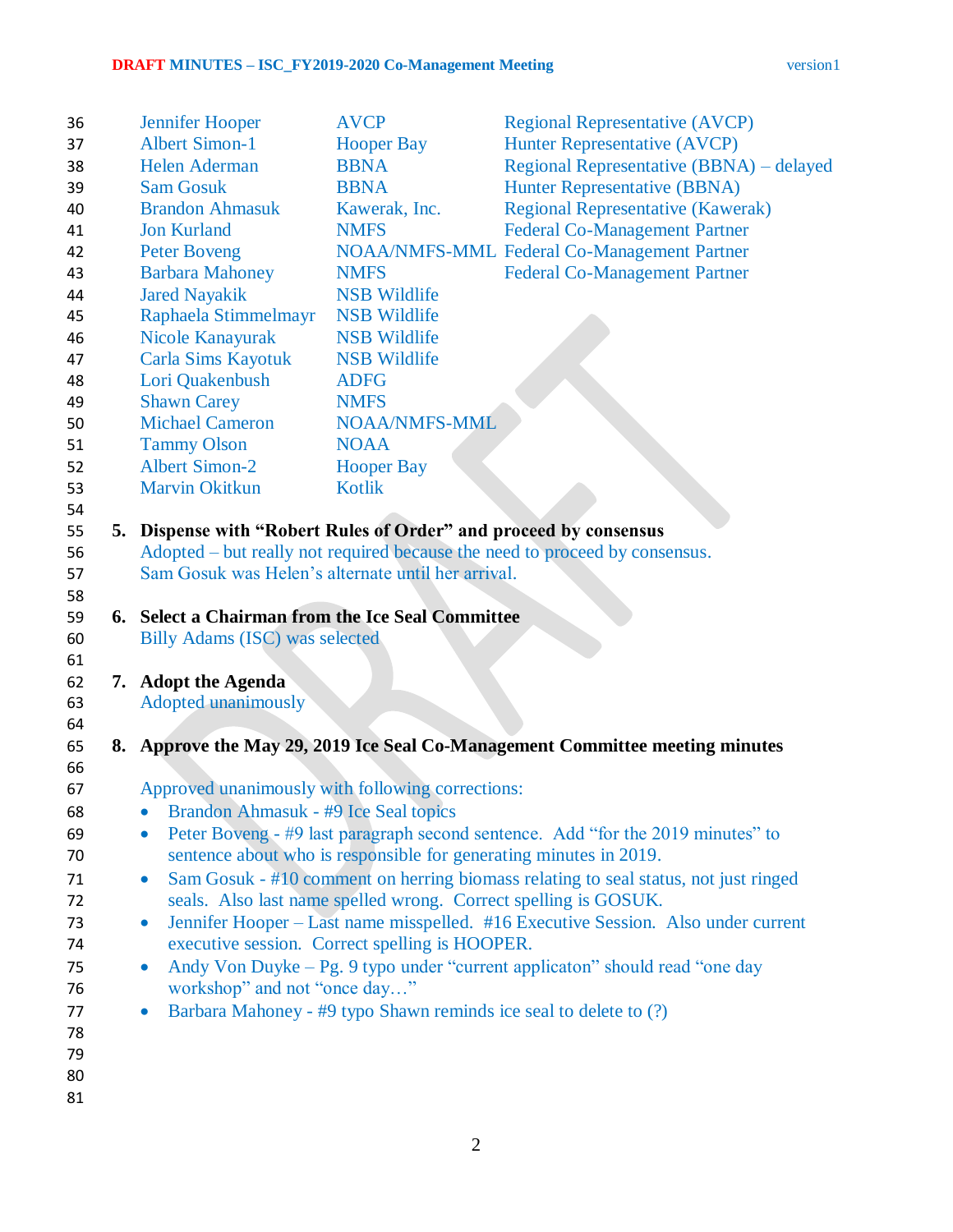**9. National Marine Fisheries Service - Alaska Region** Jon Kurland & Tammy Olson a. Petition to delist threatened Arctic ring seals Provided review of the delisting. No updates. Delays in 90-day finding. Upon positive finding, then a status review. If negative, petition will be rejected. Will update the ISC when they have reached a finding. Albert Simon-1: asked about how delisting occurs. (Jon) NMFS only reviews the information provided in the petition to delist and any other information that NMFS already has. If petition presents enough information to indicate that delisting may be appropriate, then NMFS would do a more in-depth status review that would also include community. Albert Simon-1: also asked about how listing happens. (Jon) Under the ESA there are several criteria (habitat, overharvest, disease, regulatory framework). Based on these factors, a determination is made. For ringed and bearded seals this determination has been made on the basis of climate change related loss of habitat. b. Settlement agreement on completion of proposed determinations concerning the designation of critical habitat for bearded and ringed seals Jon Kurland provided the following brief summary: NMFS was sued by Center for Biological Diversity (CBD) for not promptly designating critical habitat. NMFS reached a settlement with CBD, agreeing to make a determination on proposed critical habitat by September 15, 2020 (proposed) and final determination will be one year after proposed. NMFS will move forward with a "proposed rule designating critical habitat" and will be seeking public comments, with public hearings as **part of this process.**  c. Critical habitat designation process Tammy Olson provided a summary via powerpoint. Much of her presentation is summarized in a 2-page Q&A document NMFS has put together. Info to address this process is requested soon (mid-March) because of tight scheduling. Joe Mello Leavitt asked if NMFS will be visiting all the regions to inform the communities. (Tammy) If new proposed critical habitat, then process ensues to allow public comments, including public hearings. Tammy's slides describe what is meant by critical habitat and which features were used 124 to define it. NMFS is asking for information from subsistence hunters. NMFS provided a list of questions seeking further information from hunters on what features are important to determining critical habitat.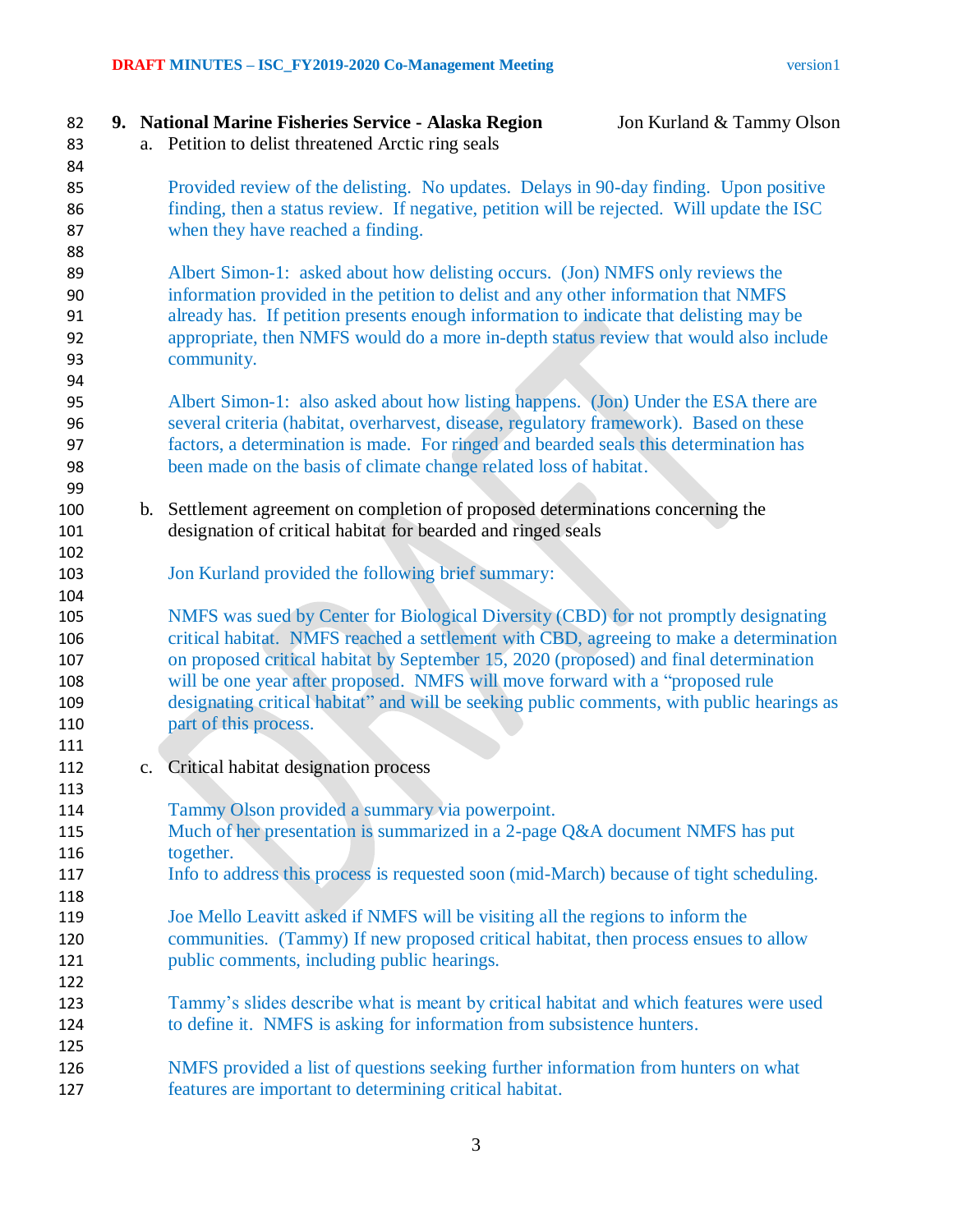| 128 |                                                                                                         |
|-----|---------------------------------------------------------------------------------------------------------|
| 129 | Brandon Ahmasuk asked about primary prey for ringed seals in this designation. Tammy                    |
| 130 | said this was distilled down to primary species. Brandon suggested that flounders are                   |
| 131 | important (3-4" in size).                                                                               |
| 132 |                                                                                                         |
| 133 | Sam Gosuk mentioned other important food sources: cod, halibut, and shrimpalso                          |
| 134 | smelt (fall) and herring (spring). The last two are very important.                                     |
| 135 |                                                                                                         |
| 136 | Billy Adams - timing within the different regions differs and should be considered. Not                 |
| 137 | well studied. Each region is different. Animals are abundant and healthy now.                           |
| 138 | Emphasized importance of better and more communication among the communities.                           |
| 139 |                                                                                                         |
| 140 | Jon Kurland – NMFS would like to get input from communities to inform the proposed                      |
| 141 | critical habitat. Input SOON. Critical habitat has to do with federal consultation and does             |
| 142 | not influence subsistence.                                                                              |
| 143 |                                                                                                         |
| 144 | Albert Simon- $1$ – each region to provide feedback                                                     |
| 145 |                                                                                                         |
| 146 | Brandon Ahmasuk – can critical habitat be designated in state waters? (Jon) yes, it can                 |
| 147 | be designated in state waters.                                                                          |
| 148 |                                                                                                         |
| 149 | Joe Mello Leavitt – Need to have regional meetings. Cannot have on representative                       |
| 150 | speak for an entire region.                                                                             |
| 151 |                                                                                                         |
| 152 | Billy Adams – maps that account for the time of the year would be helpful. Space use                    |
| 153 | differs at different times of the year (territoriality). 18" of snow in Elson Lagoon is                 |
| 154 | enough for lairs. Billy has lots of photos to share. Shallow lagoons in the fall (ugruk).               |
| 155 | River deltas (spotted seals).                                                                           |
| 156 |                                                                                                         |
| 157 | d. Critical habitat for bearded and ringed seals – topics for DISCUSSION:                               |
| 158 |                                                                                                         |
| 159 | This was a free flowing conversation. Difficult to consolidate. General reluctance to                   |
| 160 | make statements without first going back to and discussing with the regional                            |
| 161 | communities. Billy gave a long description based on Barrow region, but made it clear                    |
| 162 | that this is only one region.                                                                           |
| 163 |                                                                                                         |
| 164 | What specific habitat features are essential for bearded and ringed seals?<br>i.                        |
| 165 | ii.<br>What types of sea ice are most important for bearded and ringed seals?                           |
| 166 | iii.<br>How important are shallow areas, near the shore, for bearded and ringed seals, as               |
| 167 | compared to areas in deeper waters?                                                                     |
| 168 | How important are estuaries, lagoons, and/or similar areas for bearded and ringed<br>iv.                |
| 169 | seals?                                                                                                  |
| 170 | What specific area, if any, should be excluded from bearded and ringed seals<br>V.<br>critical habitat? |
| 171 |                                                                                                         |
| 172 |                                                                                                         |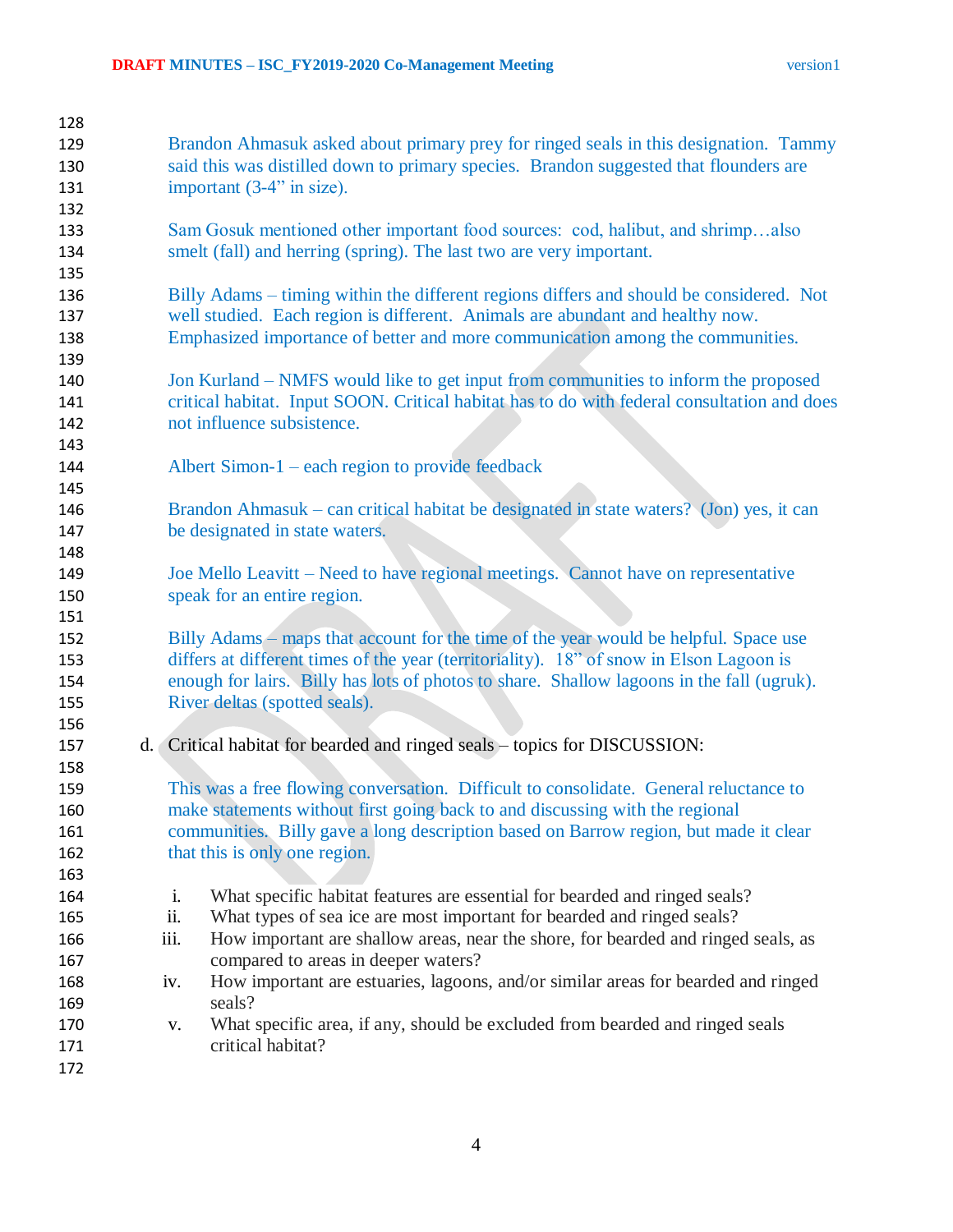| 173        |     | Secretary has discression to exclude areas. (Billy) this depends on the timing of        |
|------------|-----|------------------------------------------------------------------------------------------|
| 174        |     | use.                                                                                     |
| 175        |     |                                                                                          |
| 176        | vi. | Other considerations?                                                                    |
| 177        |     |                                                                                          |
| 178        |     | Barbara Mahoney – gave example of seasonal vs year-round habitat protectionso            |
| 179        |     | the habitat feature is there when the animal needs it. This is part of consultation      |
| 180        |     | request. Billy said that it will take time and effort get people together to consolidate |
| 181        |     | this information. This takes money too. Jon said that time is very short and they        |
| 182        |     | are seeking whatever LK/TK is available. Better to get input sooner, but other           |
| 183        |     | opportunities to comment too.                                                            |
| 184        |     |                                                                                          |
| 185        |     | Joe Mello Leavitt – ugruks have dens inside gaps in the pressure ridges, even if         |
| 186        |     | there is no snow present. Shipping lanes need to be set up to minimize conflict with     |
| 187        |     | subsistence hunters. Regional meetings will help clarify this.                           |
| 188        |     |                                                                                          |
| 189        |     | Brandon Ahmasuk – have a regional meeting in Nome to help make this process              |
| 190        |     | work better. Each sub-region has differences. Concern about mining and state             |
| 191        |     | waters.                                                                                  |
| 192        |     |                                                                                          |
| 193        |     | Albert Simon-1 – described seal hunting conditions when he first started to seal         |
| 194        |     | hunt when he was very young. Lost shore-fast ice, ocean is almost always open            |
| 195        |     | water now. Slow hunt in the fall of 2019.                                                |
| 196        |     |                                                                                          |
| 197        |     | Lori Quakenbush – How will answers to questions be used for critical habitat?            |
| 198<br>199 |     | There is a need for examples to be given to communities. Complicated process.            |
| 200        |     | Barbara Mahoney – Provided clarification on what type of info NMFS is looking            |
| 201        |     | for so they can be specific and accurate in their critical habitat designation.          |
| 202        |     |                                                                                          |
| 203        |     | Brandon Ahmasuk – Seal and walrus mapping project by Kawerak over the seasons            |
| 204        |     | and was endorsed by the ISC. Available to be presented for critical habitat process.     |
| 205        |     | Haulout areas are needed to be considered. Barbara Mahoney said NMFS has used            |
| 206        |     | this report already.                                                                     |
| 207        |     |                                                                                          |
| 208        |     | Joe Mello Leavitt - Weather/wind vs geography is important. Village associations         |
| 209        |     | work because each village knows its own region best. This is how AEWC works.             |
| 210        |     |                                                                                          |
| 211        |     | Jennifer Hooper – What is this process, is it a refinement? (Tammy) yes. Updating        |
| 212        |     | the info to go into the proposal. Previous map 2014 may not change much, but             |
| 213        |     | depends on the new info under consideration.                                             |
| 214        |     |                                                                                          |
| 215        |     | Sam Gosuk – ice in spring in Bristol Bay. Ringed and bearded seals hang out in           |
| 216        |     | Bristol Bay where they eat shrimp and herring. Need to protect herring spawning          |
| 217        |     | areas because they are so important to marine mammals.                                   |
| 218        |     |                                                                                          |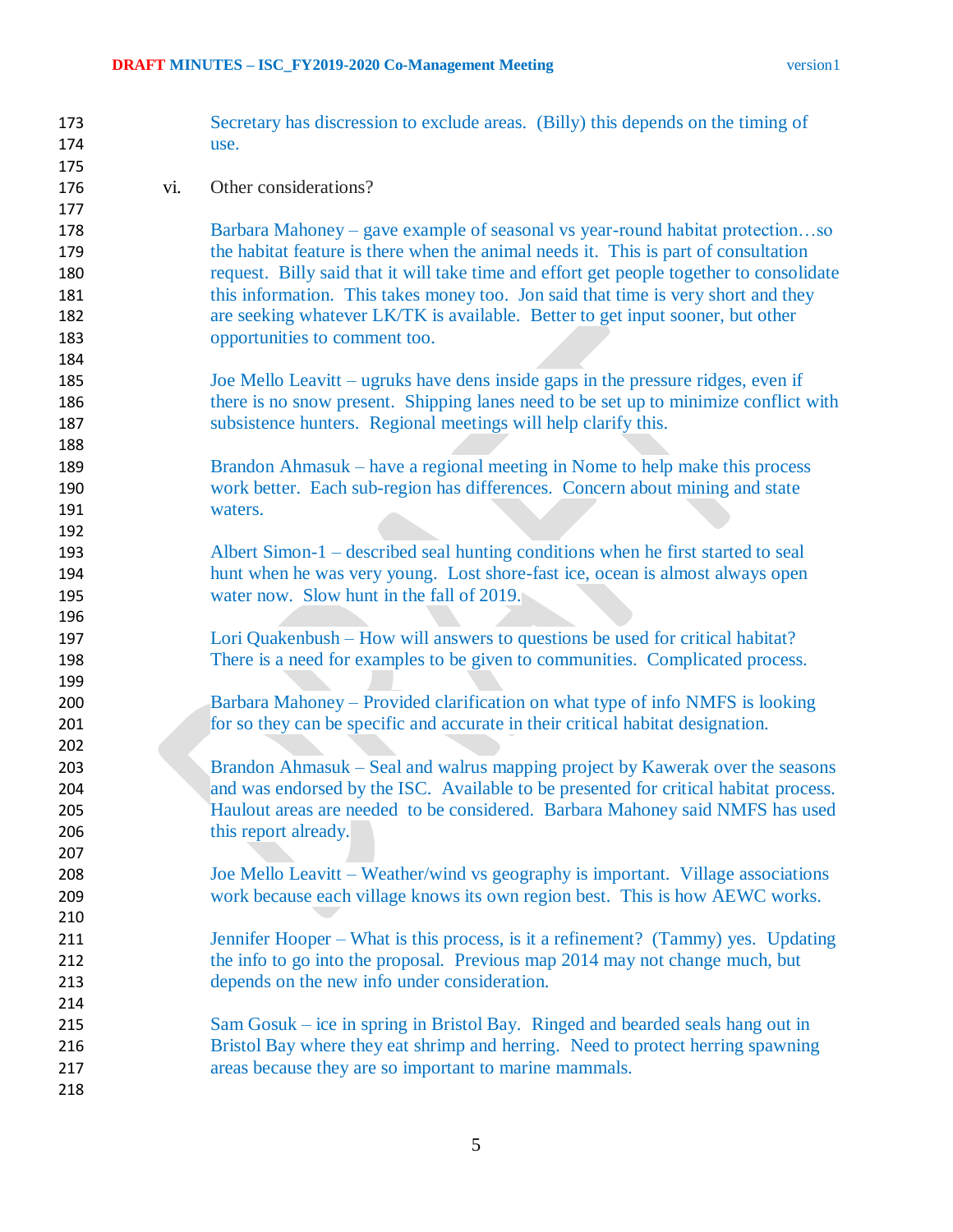| 219        | Barbara Mahoney – Frequenty asked question form was provided in the yellow                                                                                |
|------------|-----------------------------------------------------------------------------------------------------------------------------------------------------------|
| 220        | folder.                                                                                                                                                   |
| 221        |                                                                                                                                                           |
| 222        | Nicole $K$ – Workshops would be worthwhile use of time and resources for NMFS.<br>Wanted to know how info would be used. Recommend travel to communities. |
| 223        |                                                                                                                                                           |
| 224        | What is timeline? Will there be time for NMFS to go to regional hubs. (Tammy)                                                                             |
| 225<br>226 | ultimate deadline is 15-Sept-2020. Still time for internal drafts prior to 15-Sept<br>deadline.                                                           |
| 227        |                                                                                                                                                           |
| 228        | Barbara Mahoney – NMFS is committed to going to the regional hubs.                                                                                        |
| 229        |                                                                                                                                                           |
| 230        | <b>10. Ice Seal Committee</b><br>Andrew Von Duyke                                                                                                         |
| 231        | Brief discussion on current Ice Seal Committee operations                                                                                                 |
| 232        |                                                                                                                                                           |
| 233        | This was moved to the end of the agenda.                                                                                                                  |
| 234        |                                                                                                                                                           |
| 235        | <b>11. Action Plan 2020</b><br>Barbara Mahoney & Andrew Von Duyke                                                                                         |
| 236        | The Action Plan includes action items and information needed to promote the conservation                                                                  |
| 237        | of Alaska ice seal populations and co-management of subsistence uses of ice seals in Alaska.                                                              |
| 238        |                                                                                                                                                           |
| 239        | a. Review and edit the 2020 Action Plan for the Ice Seal Committee                                                                                        |
| 240        | The following discussion of the Action Plan was mostly free-flowing, in which members                                                                     |
| 241        | asked questions to understand the timeframe of the Action Plan. In sum, members agreed                                                                    |
| 242        | to 10 extra days to review the 2020 Action Plan and provide Barbara and Andy with                                                                         |
| 243        | comments and revisions. In addition, ISC members requested a calendar with important                                                                      |
| 244        | dates in regards to the Action Plan timeline. More in-depth details on this discussion are                                                                |
| 245        | below:                                                                                                                                                    |
| 246        |                                                                                                                                                           |
| 247        | Barbara Mahoney – Provides overview for 2020 Action Plan.                                                                                                 |
| 248        | In 2019 proposal, there are items related to population monitoring, harvest<br>$\bullet$                                                                  |
| 249        | management, ice seal strandings, and education and outreach, where NIMFS and                                                                              |
| 250        | ISC will work together to accomplish from Jan 2020-21.                                                                                                    |
| 251        | Population monitoring – NIMFS analyzes trends for ice seal populations.                                                                                   |
| 252        | Surveys from 2015 now have results. The surveys from 2016 will be available                                                                               |
| 253        | sometime in 2020. Indigenous knowledge is being incorporated into monitoring                                                                              |
| 254        | processes through ISC, NIMFS, and NSB collaboration and website building for                                                                              |
| 255        | survey entry.                                                                                                                                             |
| 256        | Strandings – For bearded, ringed, and spotted seals, an unusual mortality rate was<br>$\bullet$                                                           |
| 257        | declared in 2019, but actually started in 2018. We will be doing outreach to                                                                              |
| 258        | communities in 2020 to get current information in samples. NIMFS will take the                                                                            |
| 259        | lead here, but will keep in touch with ISC members. Will work with ISC to make                                                                            |
| 260        | sure that hunters have our contact information for reporting stranded/dead/odd                                                                            |
| 261        | seals.                                                                                                                                                    |
| 262        | Outreach/Education –NIMFS and ISC developed a fact sheet on critical habitats.                                                                            |
| 263        |                                                                                                                                                           |
| 264        |                                                                                                                                                           |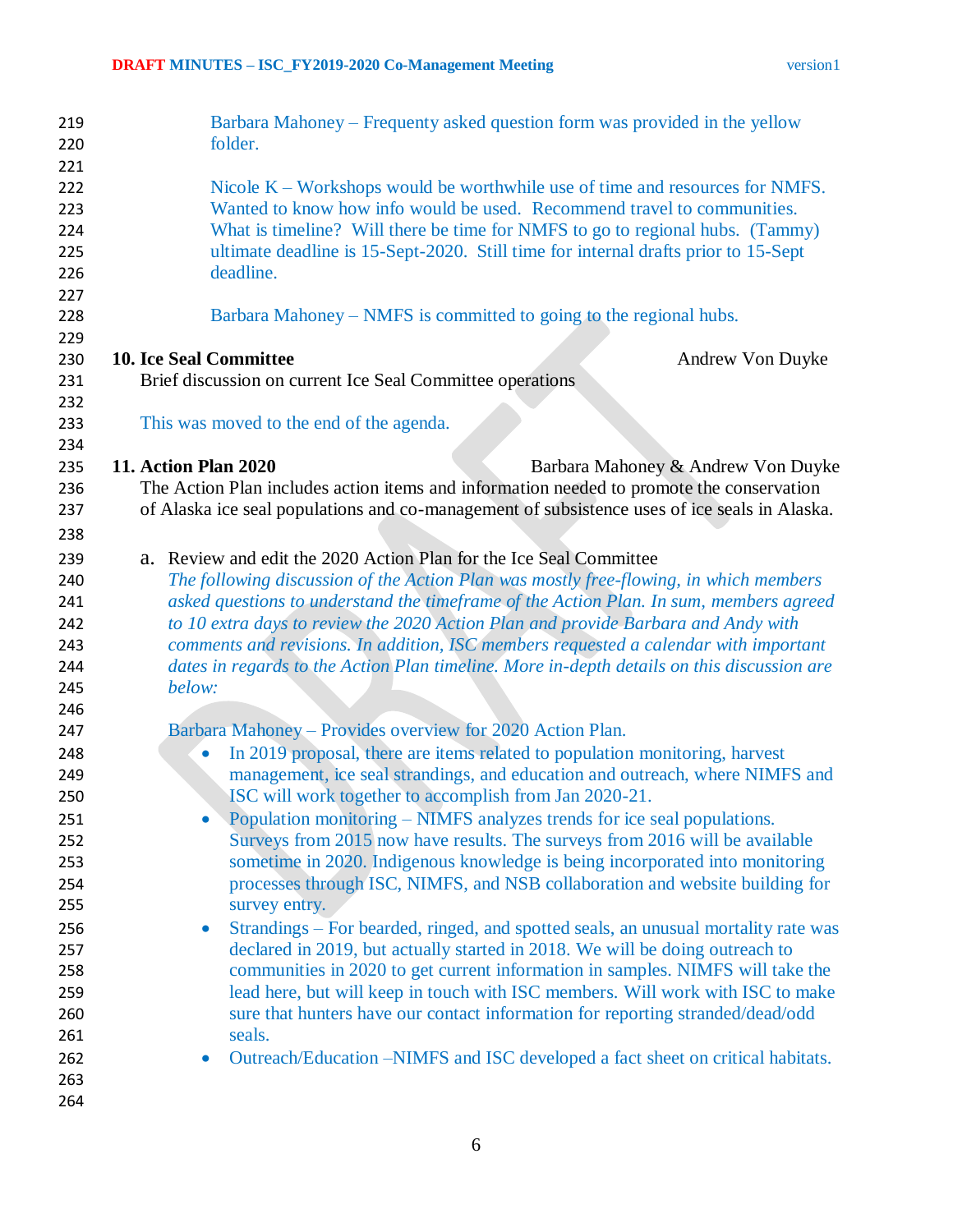| 265 |                                                                                               |
|-----|-----------------------------------------------------------------------------------------------|
| 266 |                                                                                               |
| 267 | Albert Simon-1 – How do you get the population estimates on the seals?                        |
| 268 |                                                                                               |
| 269 | Peter Boveng – We are working towards first population estimates that are reliable for all    |
| 270 | four species in Alaska waters. Aerial surveys are the best means of collecting the basic      |
| 271 | data, but statistics and calculation work also goes into this. Close to getting estimates for |
| 272 | Bering Sea and Chukchi Sea.                                                                   |
| 273 |                                                                                               |
| 274 | Albert Simon-1– Does using population estimates make sea populations fall within the          |
| 275 | <b>Endangered Species Act?</b>                                                                |
| 276 |                                                                                               |
| 277 | Peter Boveng-No. Not sure if it would make a difference in agency's decision, but got         |
| 278 | petitioned to list all four ice seals under ESA and listed two of them, ringed and bearded    |
| 279 | seal. One area of concern -- we haven't known how many individuals within population.         |
| 280 | Need more information.                                                                        |
| 281 |                                                                                               |
| 282 | Albert Simon – How do you determine if the species is endangered?                             |
| 283 |                                                                                               |
| 284 | Peter Boveng– The two species that have been listened as threatened. The species on the       |
| 285 | ESA list are things that have already declined, or overharvested, but here, the seals were    |
| 286 | listed because of concern over what would happen to habitats in the future. ESA tries to      |
| 287 | prevent species from becoming endangered.                                                     |
| 288 |                                                                                               |
| 289 | Albert Simon-1 – Does this have to do with the ice conditions and the weather? How can        |
| 290 | you determine what effect receding sea ice is having on the seals?                            |
| 291 |                                                                                               |
| 292 | Peter Boveng – That is the reasoning that is the basis for the listings, that the climate     |
| 293 | predictions tell us by 2100 Bering Sea Ice in springtime will not be there. That is loss      |
| 294 | habitat for these species and is the primary concern.                                         |
| 295 |                                                                                               |
| 296 | Albert Simon-1 – Sometimes we end up proving these claims wrong as hunters and                |
| 297 | observers. Just because the ice is receding doesn't mean that these species have to go on     |
| 298 | the ESA. Every other year, they're still out there. You should hear these observations        |
| 299 | from the community.                                                                           |
| 300 |                                                                                               |
| 301 | Jon Kurland – Thank you Barbara and Andy for work on Action Plan. Have you given              |
| 302 | thoughts onto how the completed questionnaires will be compiled and how results will be       |
| 303 | shared?                                                                                       |
| 304 |                                                                                               |
| 305 | Barbara Mahoney – The ISC will collect traditional knowledge and changes in                   |
| 306 | environment via questionnaire on website. This info will be helpful to Peter's group if       |
| 307 | they are seeing changes/declines/moving populations.                                          |
| 308 |                                                                                               |
| 309 | Andy Von Duyke – The inspiration for the seal questionnaire comes from the Wildlife           |
| 310 | observation form on the NSB webpage. This is a long-term database that Craig George           |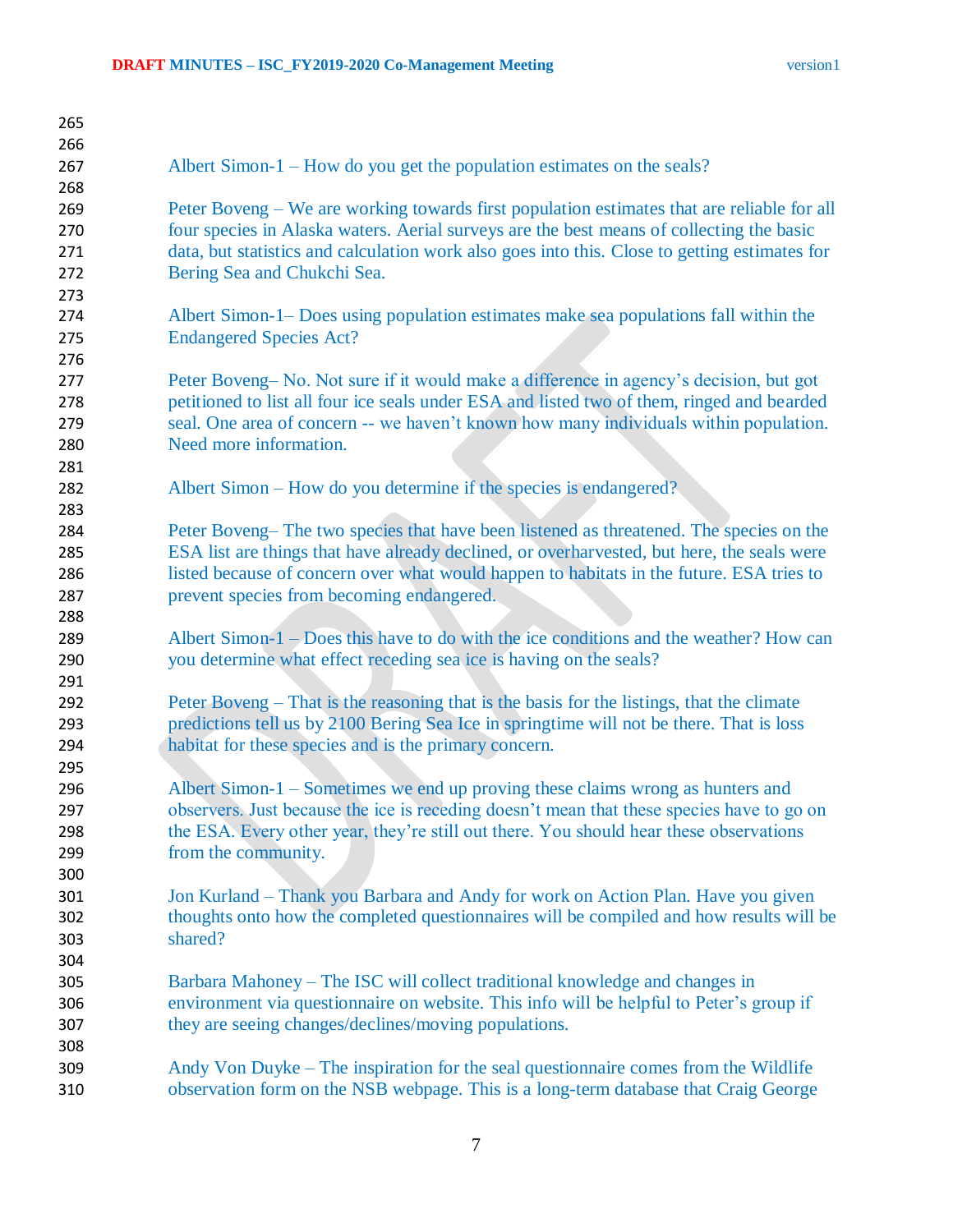- has been maintaining for decades, based on opportunistic observations from hunters on things that they've noticed. This database informs us on what's happening, and we hope to emulate that here. One bottleneck is a way to make it easy to collect this information into one database. The output from this will help us quantify observations into reports and publications.
- Jon Kurland Thank you. I encourage you both to capture this in Action Plan so that we get a sense of what the product might look like to make it clearer to the co-management committee. Second question –are there any items you wanted to include for research recommendations?
- Barbara Mahoney [The Action Plan] lists what we can do with the funds for '19. This plan doesn't include a discussion of future research, as it only lists what we can do this year with given funds. Right now, we are taking baby steps with Action Plan and then expanding
- Billy Adams Thank you Jon for your questions. I agree that research is going to be important to include in Action Plan, and will dictate what kind of research the ice seal company will want to endorse in the future. Other organizations go back to associations to see what kind of research should be done. It is important for our communities to determine research priorities.
- Peter Boveng– I agree that research recommendations are an important aspect of an Action Plan. This is in the ISC and co-management's interest. There is an ice seal management plan that has broad/aspirational goals. This group has updated a research plan for ice seals. So, there is management, research, and action plan. My view is that the Action Plan is a 1-year list of tangible lists of steps we can take towards achieving goals.
- Billy Adams This gives us understanding of what Action Plan is about.
- Barbara Mahoney The Action Plan is something we can do, including research ideas that ISC or lab can complete. These go under budget proposals. Today, we can add research ideas or table it to get research ideas for next year. Our original co-management plan was signed in 2006, and last time we had a research plan was 2012, so I would like to suggest to the committee that we revisit the research plan in 2021. We will be providing this research plan to committee throughout the summer and be able to approve it in 2021.
- Andy Von Duyke This Action Plan as written is reflective of what last year's grant proposal was. In a way, we are looking backwards, but it says 2021. So, is this still a to- do list for upcoming grant proposal? If so, we still have time for our strategic planning. I am a little confused about time and dates.
- Barbara Mahoney This should be reflective of the money received in August 2019 that you will use through August 2020. If the ISC component is not funded we need to go through again.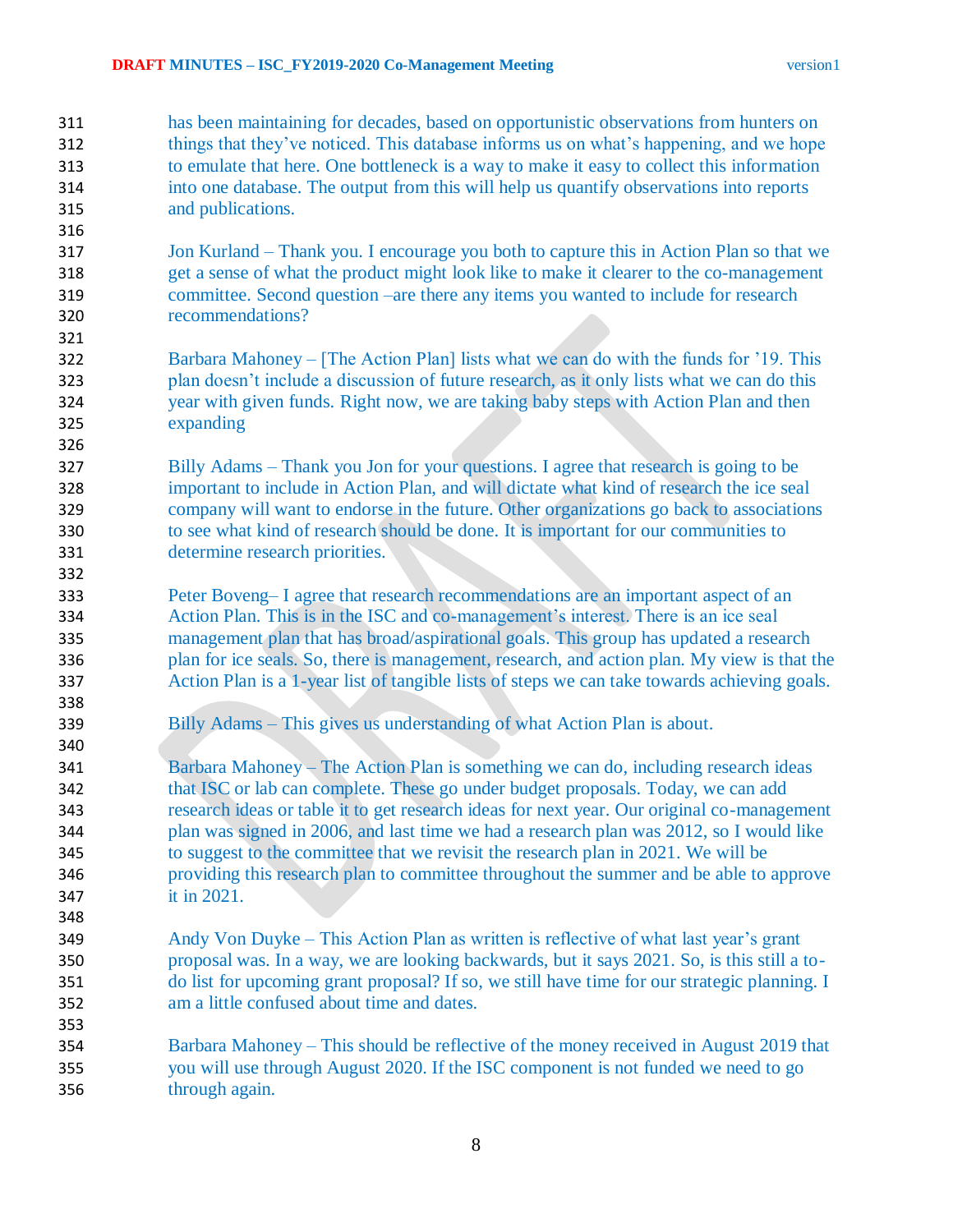| 357 |                                                                                               |
|-----|-----------------------------------------------------------------------------------------------|
| 358 | Andy Von Duyke – This should be done in a way that is clear and coincides with the            |
| 359 | grant and funding cycle.                                                                      |
| 360 |                                                                                               |
| 361 | Shawn Carey - I wouldn't say they have to match exactly, but if you can foresee into the      |
| 362 | future for next fall, you can propose it in the next cycle. The Action Plan and grant         |
| 363 | schedule doesn't have to be in lockstep. We shouldn't worry about backdating, just start      |
| 364 | document when things are completed. Spend grant until August, and then propose                |
| 365 | addition in next rounds.                                                                      |
| 366 |                                                                                               |
| 367 | Barbara Mahoney – If you get money in August 2020 and want to do a youth program in           |
| 368 | September 2020, and the Action Plan won't be effective until 2021. I don't think that will    |
| 369 | make or break it.                                                                             |
| 370 |                                                                                               |
|     | Shawn Carey– They don't have to be reflective of each other. The grant proposal is just       |
| 371 |                                                                                               |
| 372 | what your responsibility is.                                                                  |
| 373 |                                                                                               |
| 374 | Brandon Ahmasuk– When harvests begin, are they going to be done across all                    |
| 375 | communities and all households?                                                               |
| 376 |                                                                                               |
| 377 | Barbara Mahoney – It is loose and is based on what committee members are bringing to          |
| 378 | board meetings since there is no funding from interviews. It will be local and committee      |
| 379 | members will create budget for 2021 funding.                                                  |
| 380 |                                                                                               |
| 381 | Brandon Ahmasuk– A suggestion, whenever this does come up, that hunters are being             |
| 382 | surveyed for the seals they're getting. I would like to see a survey on bearded seals on      |
| 383 | what they're eating in the middle of winter time. In our region, we are seeing seals that     |
| 384 | are starving, a spotted seal I thought was a leopard seal because of starvation.              |
| 385 |                                                                                               |
| 386 | Sam Gosuk– Did you mention anything on critical habitats being allowed and F&G to             |
| 387 | protect species of ice seal? On the proposed one, it does not reach the Togiak/Bristol Bay    |
| 388 | area despite the fact that bearded & ringed seals in our area during springtime. In the past, |
| 389 | Togiak people would say they would see bearded seal. I was wondering if the proposed          |
| 390 | habitat area would extend to the Togiak area if Fish & Game doesn't protect these species     |
| 391 | in the area.                                                                                  |
| 392 |                                                                                               |
| 393 | Barbara Mahoney – We did not propose critical habitat for bearded seal. I suggest you         |
| 394 | write comments and email them to me with information of when you hunted them and              |
| 395 | when they were there. If everyone agrees that another 10 days of review on the Action         |
| 396 | Plan, they can suggest changes to the plan if approved. For 2020-21, it will not include      |
| 397 | research plans except the one proposed for harvest management.                                |
| 398 |                                                                                               |
| 399 | Andy Von Duyke – Is the group in consensus that within 10 days we will receive                |
| 400 | revisions and will update it?                                                                 |
| 401 |                                                                                               |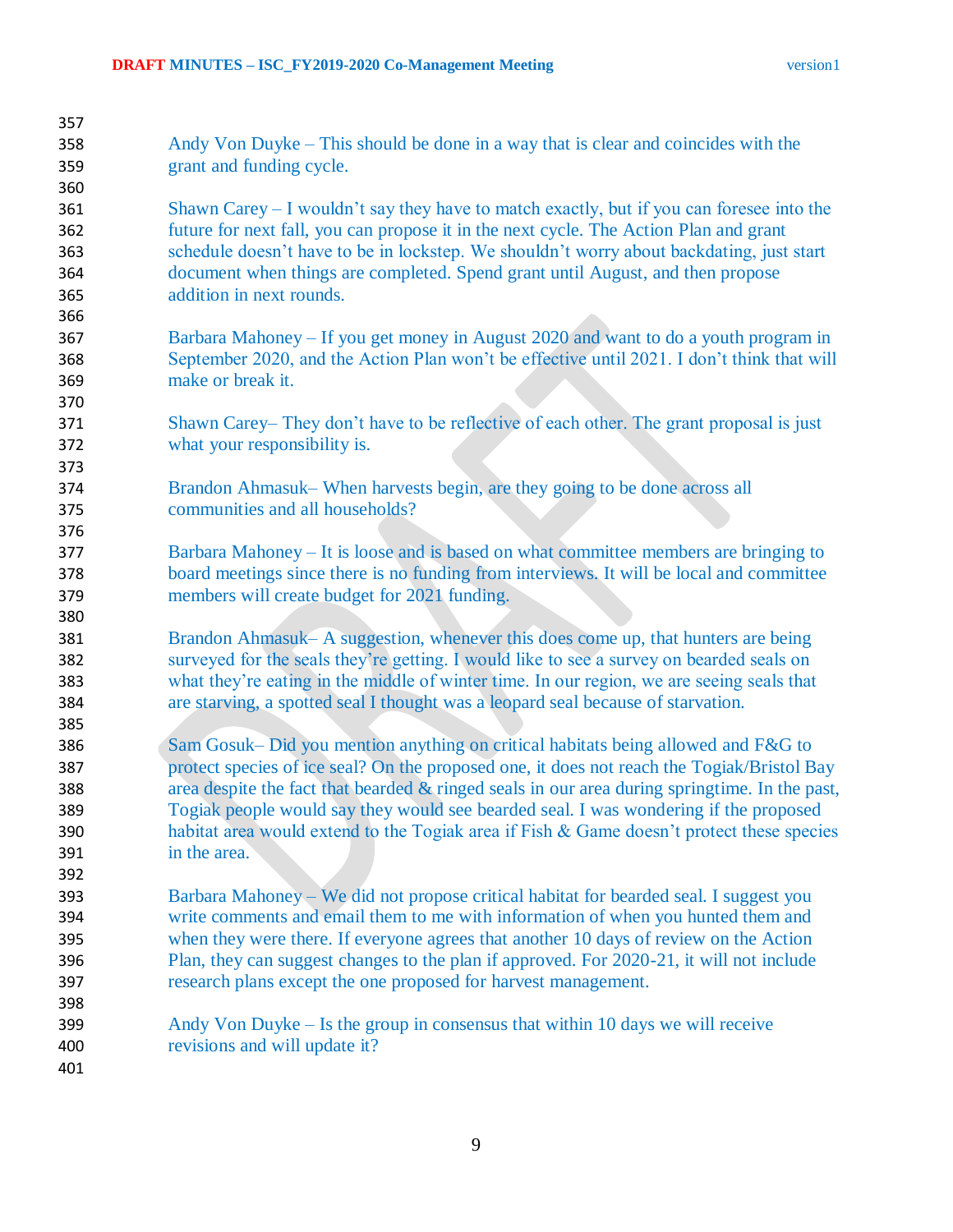| 402<br>403 |                | Billy Adams-This Action Plan is a working document and we are getting an<br>understanding of what we want to do next.                         |
|------------|----------------|-----------------------------------------------------------------------------------------------------------------------------------------------|
| 404        |                |                                                                                                                                               |
| 405        |                | Jennifer Hooper – When we schedule the next meeting, it might be helpful to put the                                                           |
| 406        |                | timeline of the work that is required of the committee in a structured, listed out form so                                                    |
| 407        |                | that we can review when it will be operate to adjust timing of certain activities.                                                            |
| 408        |                |                                                                                                                                               |
| 409<br>410 |                | Billy Adams– We will iron this out to give us more understanding of what we will be<br>working on our upcoming meetings.                      |
| 411        |                |                                                                                                                                               |
| 412        |                | Andy Von Duyke – I agree with Jennifer's point that there should be a calendar of work                                                        |
| 413        |                | for committee.                                                                                                                                |
| 414        |                |                                                                                                                                               |
| 415<br>416 |                | Billy Adams – We are agreeing this Action Plan and are going through with it in the next<br>10 days to get comments back on it and revisions. |
| 417        |                |                                                                                                                                               |
| 418        |                | Barbara Mahoney – By the end of the month we will send out final Action Plan with                                                             |
| 419        |                | comments.                                                                                                                                     |
| 420        |                |                                                                                                                                               |
| 421        |                | b. Final Action Plan completed and approved by the ISC and NMFS by 12-Feb-2020                                                                |
| 422        |                |                                                                                                                                               |
| 423        |                | 12. Marine Mammal Lab, National Marine Fisheries Service<br>Peter Boveng                                                                      |
| 424        | a.             | Update on MML coordination with Kawerak, Inc. on research activities and co-                                                                  |
| 425        |                | production of knowledge.                                                                                                                      |
| 426        |                |                                                                                                                                               |
| 427        | $\mathbf{b}$ . | Research in 2020                                                                                                                              |
| 428        |                | Communications and information sharing with Bering Sea communities<br>i.                                                                      |
| 429        |                | A. Avoid conflict                                                                                                                             |
| 430        |                |                                                                                                                                               |
| 431        |                | NOAA Oscar Dyson ship and the Bering Sea cruise, spring 2020<br>ii.                                                                           |
| 432        |                | A. Working closely with Kawerak                                                                                                               |
| 433        |                |                                                                                                                                               |
| 434        |                | Last year, met to report on AK Fisheries Science Center discussions (AFSC)                                                                    |
| 435        |                | in Bering Strait Region about outreach done on fishery surveys for Northern                                                                   |
| 436        |                | Bering Sea. These discussions didn't go well. First time fisheries engaged                                                                    |
| 437        |                | with local communities. Initial outreach didn't go smoothly. This prompted                                                                    |
| 438        |                | more ASFC effort to become better at communicating research plans and                                                                         |
| 439        |                |                                                                                                                                               |
| 440        |                | discussing potential conflicts with communities. AFSC has hired                                                                               |
|            |                | communications director for this purpose. These discussions are ongoing.                                                                      |
| 441        |                |                                                                                                                                               |
| 442        |                | Since last time reported, small group of science director Bob Foye, the<br>$\bullet$                                                          |
| 443        |                | AFSC Race Division Director Jeff Knapp, and Maggie Mooney Suess all                                                                           |
| 444        |                | met in Homer in conjunction with North Pacific Fisheries Management                                                                           |
| 445        |                | Council Meeting in late September.                                                                                                            |
| 446        |                | Met with Kawerak and discussed main goal, to develop framework<br>$\circ$<br>for working together and do a better job at the co-production of |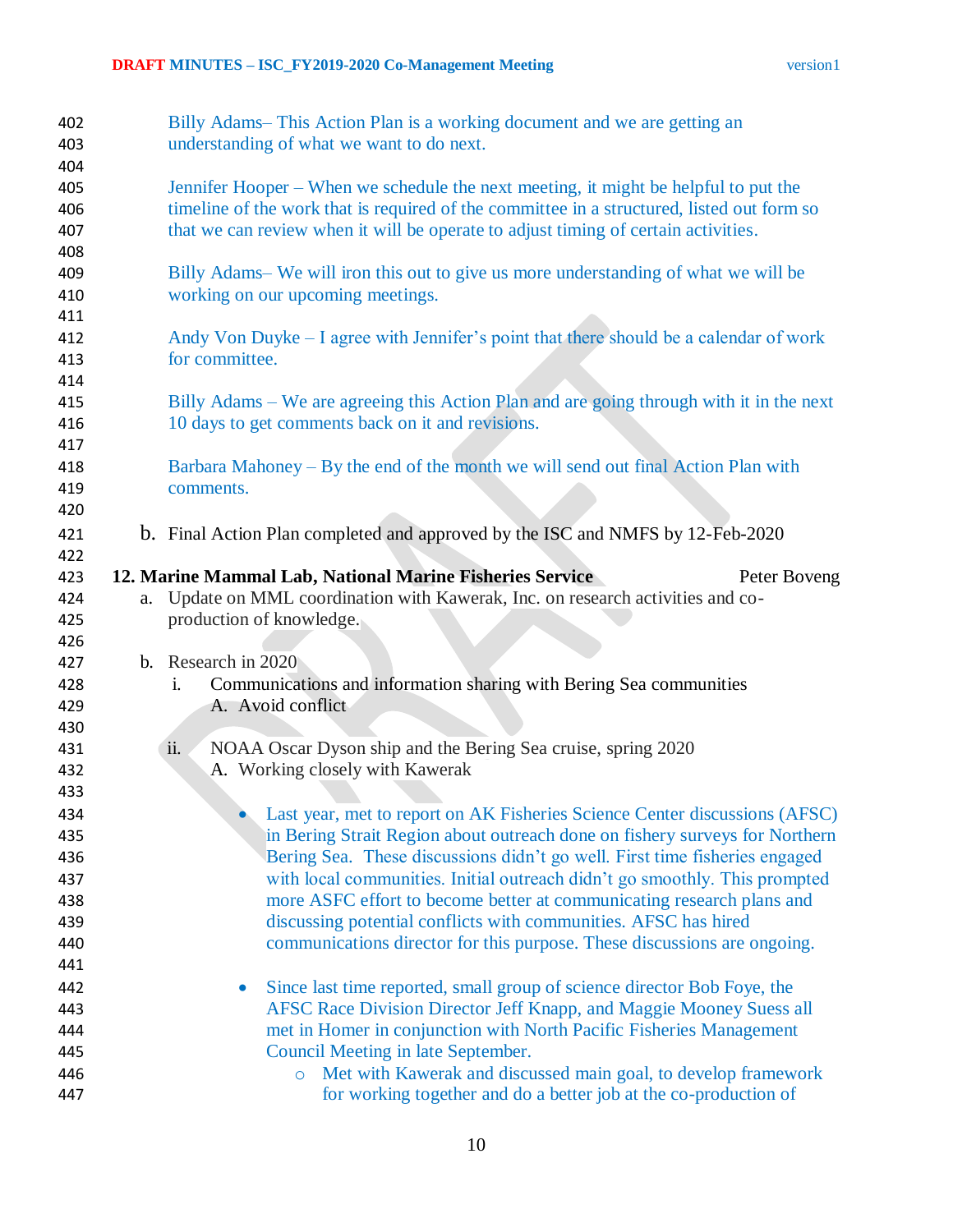| 448<br>449<br>450<br>451<br>452<br>453        | knowledge and involving communities in research and development<br>of priorities. Also, to establish a way of working together. We called<br>it the Northern Bering Sea Research Partnership and will meet as<br>small group and to meet annually.<br>In the process of putting in place some of objectives; Michael and I are                                                                                                                                                                                                            |
|-----------------------------------------------|-------------------------------------------------------------------------------------------------------------------------------------------------------------------------------------------------------------------------------------------------------------------------------------------------------------------------------------------------------------------------------------------------------------------------------------------------------------------------------------------------------------------------------------------|
| 454<br>455<br>456<br>457                      | going from this meeting to Nome to meet with local groups and give a<br>straight science seminar.<br>Sam Gosuk – Are there differences in aerial seal observing when ice is present in the Bering                                                                                                                                                                                                                                                                                                                                         |
| 458<br>459                                    | Sea versus when it isn't?                                                                                                                                                                                                                                                                                                                                                                                                                                                                                                                 |
| 460<br>461<br>462<br>463<br>464               | Peter Boveng– Can only survey seals when they are on the ice, difficult to count when they<br>are in the water. We don't know what seals are doing when the sea ice isn't present. With<br>tagging, we were able to locate where primary breeding ground for these species are, and<br>there was no ice or seals within those breeding grounds when we recently visited them.                                                                                                                                                             |
| 465<br>466<br>467                             | Albert Simon–What kind of seals do you mostly see when you conduct surveys and which<br>areas are they most abundant?                                                                                                                                                                                                                                                                                                                                                                                                                     |
| 468<br>469<br>470<br>471<br>472               | Peter Boveng– The vessels we are not ice-breakers and we are limited to seeing<br>concentration of seals near ice edge. We see all 4 species, but mostly see spotted and ribbon<br>seals. In 2018 there was no ice and we went further north and saw almost no ribbon seals. For<br>bearded and ringed seals its limited to young.                                                                                                                                                                                                        |
| 473<br>474<br>475<br>476                      | Billy Adams - It would be good to have a knowledgeable hunter on your boat which will<br>help you see what's going on and give him and his community more insight on mammal<br>movements. These are the things they are expecting.                                                                                                                                                                                                                                                                                                        |
| 477<br>478<br>479<br>480<br>481<br>482<br>483 | Peter Boveng – Some other activities that occurred: 1) My group did an education outreach<br>project in November with Chukchi Sea population abundance project – a board game was<br>made in which players work their way through an Arctic research expedition for kids. We<br>took 35 copies of board game to schools in Utqiagvik and Wainwright and gave presentations<br>to classes. We engaged with about 250 students. 2) Met with AEWC to give presentation on<br>findings on seals, polar bears, and future aerial survey plans. |
| 484<br>485<br>486                             | 13. Marine Mammal Health and Stranding Response Program<br><b>Barbara Mahoney</b><br>Programmatic Environmental Impact Statement (83 FR 13955, 2 April 2018)<br>a.                                                                                                                                                                                                                                                                                                                                                                        |
| 487<br>488<br>489<br>490<br>491<br>492<br>493 | Barbara discussed that NMFS was working with local governments and tribes to identify<br>stranded marine mammals, unusual animals, and are updating an EIS we created in 2008.<br>There is a draft coming this Fall 2020. The draft will discuss how we operate nationally.<br>A motion passed that was approved by ISC that stranded ice seals are not to be released<br>back to the Arctic. A resolution against that was received that the ISC was opposed to<br>this.                                                                 |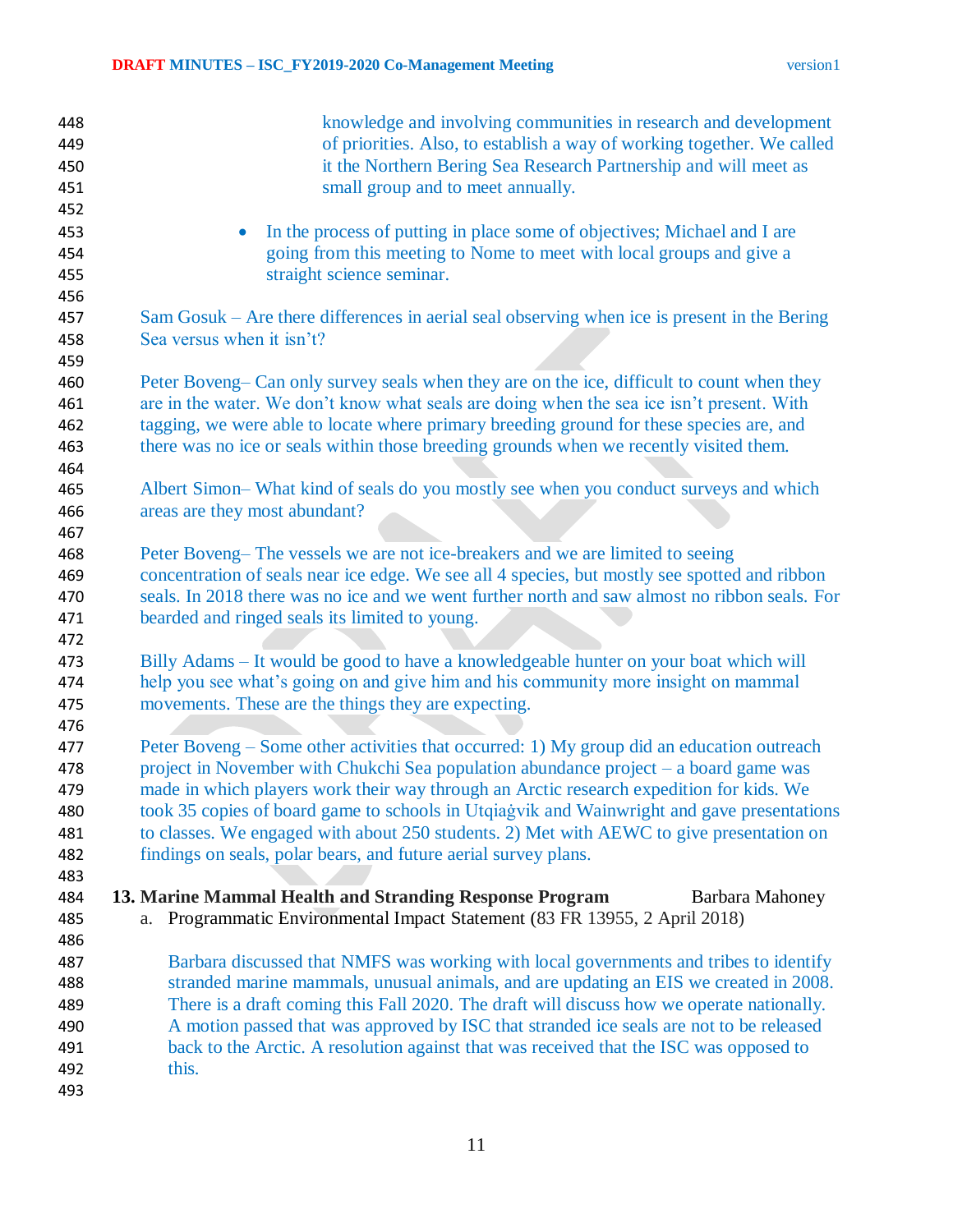## **DRAFT MINUTES – ISC\_FY2019-2020 Co-Management Meeting** version1

| 494        | b. Draft Programmatic EIS will be published in December 2020                                                                                                                     |
|------------|----------------------------------------------------------------------------------------------------------------------------------------------------------------------------------|
| 495        |                                                                                                                                                                                  |
| 496<br>497 | c. Programmatic EIS will revisit ice seal rehabilitation and release policy<br>NMFS letter to ISC President J. Goodwin (3 June 2018) and Alaska SeaLife Center<br>$\mathbf{1}$ . |
| 498        | Chief of Husbandry, Mr. L. Keller (28 May 2008)                                                                                                                                  |
| 499        |                                                                                                                                                                                  |
| 500        | Lori Quakenbush – Charlie Brower and several others were on the committee at the time                                                                                            |
| 501        | and the discussion was that seals that were sick that stay on the beach on Nome were                                                                                             |
| 502        | flown to Seward, rehabilitated there, and then flown to Prudhoe Bay and released there.                                                                                          |
| 503        | A member was upset with that idea, as unhealthy seals were being moved around and                                                                                                |
| 504        | released back and could bring disease with them. In other parts of country, rehabilitation                                                                                       |
| 505        | centers are near where seals are picked up by NMFS.                                                                                                                              |
| 506        |                                                                                                                                                                                  |
| 507        | Joe Mello Leavitt – Agree that we shouldn't move sick animals around. Once, someone                                                                                              |
| 508        | tried to keep reindeer as pets in Barrow.                                                                                                                                        |
| 509        |                                                                                                                                                                                  |
| 510        | Barbara Mahoney – In Alaska, there is only one rehabilitation center, which is located in                                                                                        |
| 511        | Seward. This was the concern of the ISC and AK Native organizations. Exposure to the                                                                                             |
| 512        | southern animals they were housed with in Seward and Alaskan Gulf waters was a health                                                                                            |
| 513        | concern. NMFS agreed with these concerns brought forth by the ISC.                                                                                                               |
| 514        |                                                                                                                                                                                  |
| 515        | Robert – One spring, we went out hunting and found a female bearded seal and removed                                                                                             |
| 516        | the pup. When we took the pup out and brought it home, our father got upset and told<br>them not send the pup to Seward, but rather, to kill it and return it to the Ocean.      |
| 517<br>518 |                                                                                                                                                                                  |
| 519        | Brandon Ahmasuk– I agree that seals sent out shouldn't be brought back. I thought that                                                                                           |
| 520        | SeaLife Center protocols did not allow for ice seals to be rehabilitated there – is that true?                                                                                   |
| 521        |                                                                                                                                                                                  |
| 522        | Barbara Mahoney – The SeaLife Center can get permission from NMFS to rehabilitate                                                                                                |
| 523        | ice seals, which come from outside of the Southcentral region in which they operate.                                                                                             |
| 524        |                                                                                                                                                                                  |
| 525        | <b>14. Ice Seal Unusual Mortality Event</b><br>Barbara Mahoney                                                                                                                   |
| 526        | a. Live and dead ice seals                                                                                                                                                       |
| 527        | $1$ -Jun-2018 to present<br>i.                                                                                                                                                   |
| 528        |                                                                                                                                                                                  |
| 529        | Barbara provided a summary                                                                                                                                                       |
| 530        | In September, we declared an UME for ice seals, which included bearded, ringed,                                                                                                  |
| 531        | and spotted seals.                                                                                                                                                               |
| 532        | An UME is unusual in terms of numbers and location and allows NMFS to<br>$\bullet$                                                                                               |
| 533        | consolidate a working group of species' experts to hypothesize the cause of the                                                                                                  |
| 534        | UME.                                                                                                                                                                             |
| 535        | There are seven criteria in determining an UME, and for the ice seals, it was the<br>$\bullet$                                                                                   |
| 536        | marked increase in numbers that was the determining factor.                                                                                                                      |
| 537        | The advantage of declaring a UME are the experts we are able to call onto the scene<br>$\bullet$                                                                                 |
| 538        | to conduct lab tests, necropsies, etc to minimize death and determine the cause,                                                                                                 |
| 539        | population effects, and environmental parameters.                                                                                                                                |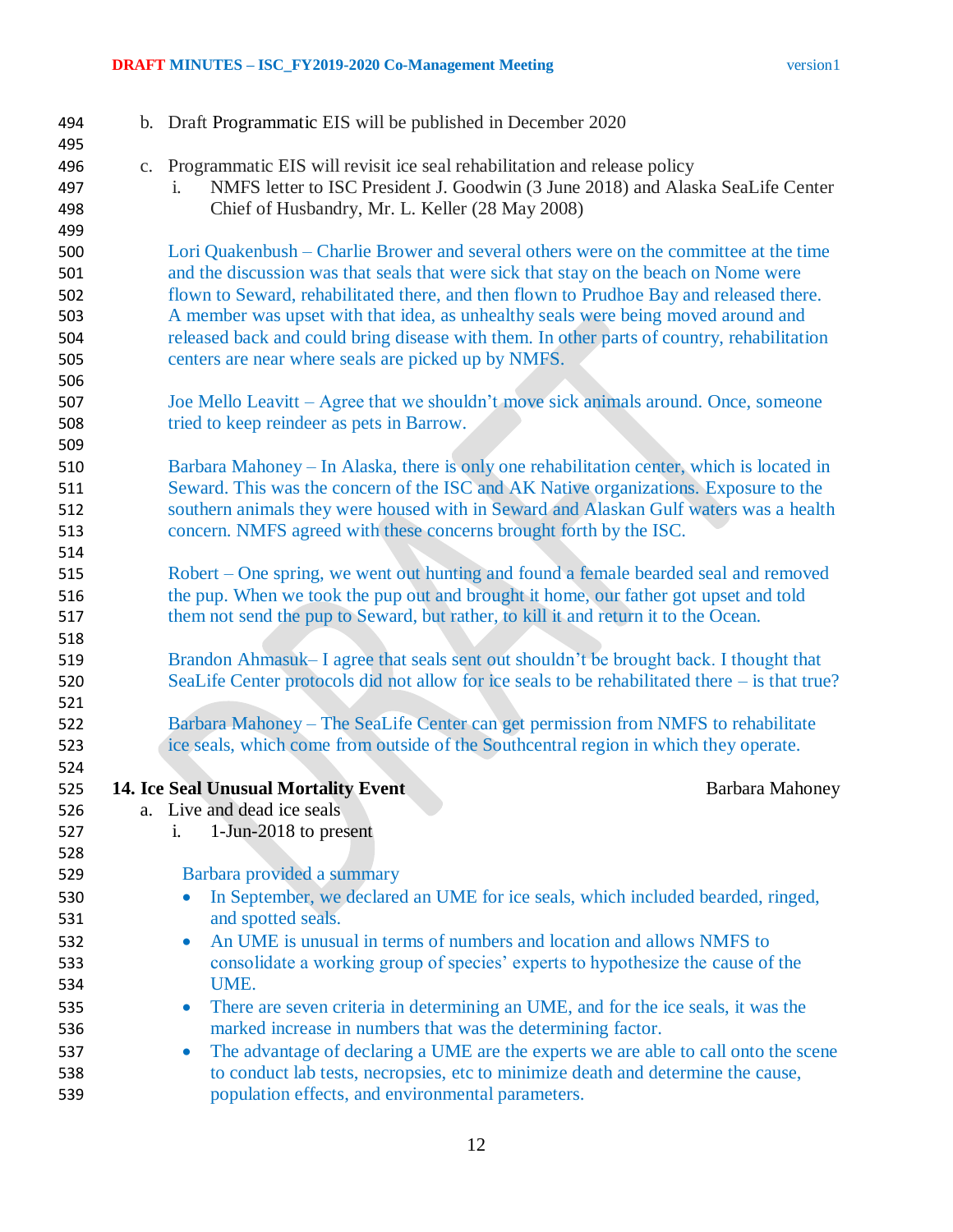| 540        | In 2019, there were $168$ ice seals $-10$ alive and 158 dead.<br>$\bullet$                                          |
|------------|---------------------------------------------------------------------------------------------------------------------|
| 541        | Bearded seals are easier to distinguish from ringed and spotted seals when<br>$\circ$                               |
| 542        | dead for long periods of time.                                                                                      |
| 543        | My guess that most of the skin tests we have yet to complete will be ringed<br>$\circ$                              |
| 544        | and spotted seals, which are currently labelled unidentified.                                                       |
| 545        |                                                                                                                     |
| 546        | ii.<br>Bearded, ringed, and spotted seals                                                                           |
| 547        |                                                                                                                     |
| 548        | iii.<br>All age classes                                                                                             |
| 549        | All ages classes were represented, but it tended to be more pups that were stranded<br>$\bullet$                    |
| 550        | near the end of the year.                                                                                           |
| 551        | These were animals that were reported and confirmed, likely many hundred more<br>$\bullet$                          |
| 552        | actually stranded.                                                                                                  |
| 553        | The UME is geographically located in Bering and Chukchi and does not include<br>$\bullet$                           |
| 554        | <b>Bristol Bay.</b>                                                                                                 |
| 555<br>556 | From April to July, the numbers of stranded increased to about 130, when the<br>$\bullet$<br>average is usually 30. |
| 557        | In 2018-19, we don't have many samples because animals that were reported were<br>$\bullet$                         |
| 558        | dead for a while. Averages for ice seals are increasing. Since 18-19 many animals                                   |
| 559        | have been reported as skinny and emaciated.                                                                         |
| 560        |                                                                                                                     |
| 561        | b. Harvested ice seals                                                                                              |
| 562        |                                                                                                                     |
| 563        | Barbara Mahoney – They pup in California and feed in the North for what we call a bloody                            |
| 564        | molt. It is called a live stranding if there is an action. If we remove the animal, we include                      |
| 565        | that in our count as a part of the total number. There are many ice seals in the Northern                           |
| 566        | regions that are being counted, but they do not require an action/removal to a remote beach                         |
| 567        | so they are not included in our live stranding count.                                                               |
| 568        |                                                                                                                     |
| 569        | $Billy - We get animals that are washed up on the shore, which are good for predators that are$                     |
| 570        | foraging. In next few years, we hope that you'll monitor what the average is in the next 5                          |
| 571        | years, and we'll be concerned if there is a very large event. Our hunters will know when                            |
| 572        | there is a large event.                                                                                             |
| 573        |                                                                                                                     |
| 574        | Albert Simon- $1 - As$ hunters, we have a lot of questions, which haven't been answered yet.                        |
| 575        | The first event caused great concern amongst hunters, who were wondering what was going                             |
| 576        | on with the seals. It's been a few years, and research is ongoing, but our biggest question is:                     |
| 577        | how long will it take to determine what happened to them?                                                           |
| 578        |                                                                                                                     |
| 579        | Barbara Mahoney – For 2011-16 UME the cause is unknown, and that event is pretty much                               |
| 580        | done. This year, we're not seeing marks on dead animals, just skinny seals dead on beach in                         |
| 581        | large numbers. In 2018, NMFS was not very active, but in 2019 we have been busy in                                  |
| 582        | collecting data and reaching out to village community.                                                              |
| 583        |                                                                                                                     |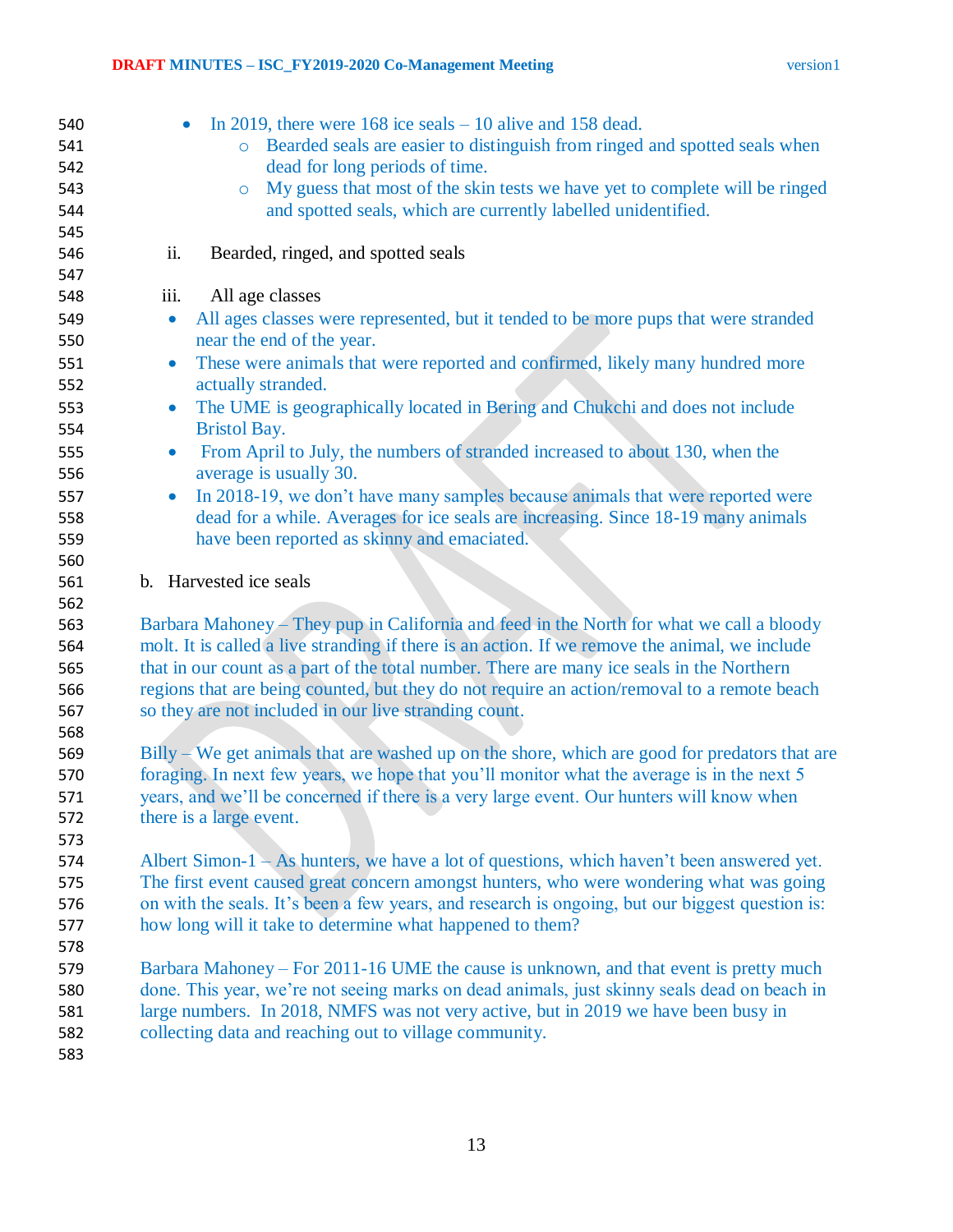- Joe Mello Leavitt It is wrong that Seward Sealife Center released seal back to Prudhoe Bay, because Nuiqsut is located so close, where hunters are located. Tranquilizers used in polar bears will accumulate in our people.
- Barbara Mahoney Yes, they also released a seal in Dutch that went up to Bethel and got hunted. People were happy with that. It's a learning curve for the SeaLife Center.
- Joe Mello Leavitt If it had an airtag, it would have been good to send out a sample to a biologist.
- Carla Sims Kayotuk–Just wondering if you're going to check into other things that might have been occurring on a global scale (i.e. seismic activity near Russia) around the time seals are getting sick.
- Barbara Mahoney We have a good following of what projects are going on because of Section 7. This gives us a picture of what activities are happening around Alaska. In terms of Russia, we don't have insight into what they did that might affect seals. Most of it is due to lack of food.
- Michael Tuzroyluk Introduction.
- Nicole Kanayurak The first UME and the second ones were very different, have you established or refined the criteria for a UME between the first and since the first event, has there been more monitoring? What would you consider a normal die-off and what would you consider unusual? Have we established a co-management process for establishing a UME?
- Barbara Mahoney With the past UME, the seals looked very sickly with alopecia. Some of seals had eye spots. This tended to be more of a sickness and some acted strange and didn't swim away from boat. Getting fresh, unfrozen samples helps. Our average is 30 for ice seals over the past years.
- Marvin Okitkun One thing I noticed with the sea ice was that it was so mild last winter. It 616 started on May  $10^{th}$  and the sea ice 10-15 miles from Stebbins was already near the beach. They were in the rivers already because of the sea ice, which was already opening up. The seals need this ice to have their pups. My theory is that, because the ice that moved out so quick and melted away, the baby seals couldn't survive, which is why a lot of them were found dead. In the summertime and fall, a lot of the seals had less than inch of fat. They didn't show up in our areas in high numbers like they usually do. The spring hunt coming up in April will allow us to see how the health of the seals has progressed.
- 

- Barbara Mahoney I can bring the pamphlets containing this information for you to bring home.
- Brandon Ahmasuk The reporting slipped through the cracks last spring, but at least two bearded seals harvested had the signs of the old UME, we brought it on top of the ice and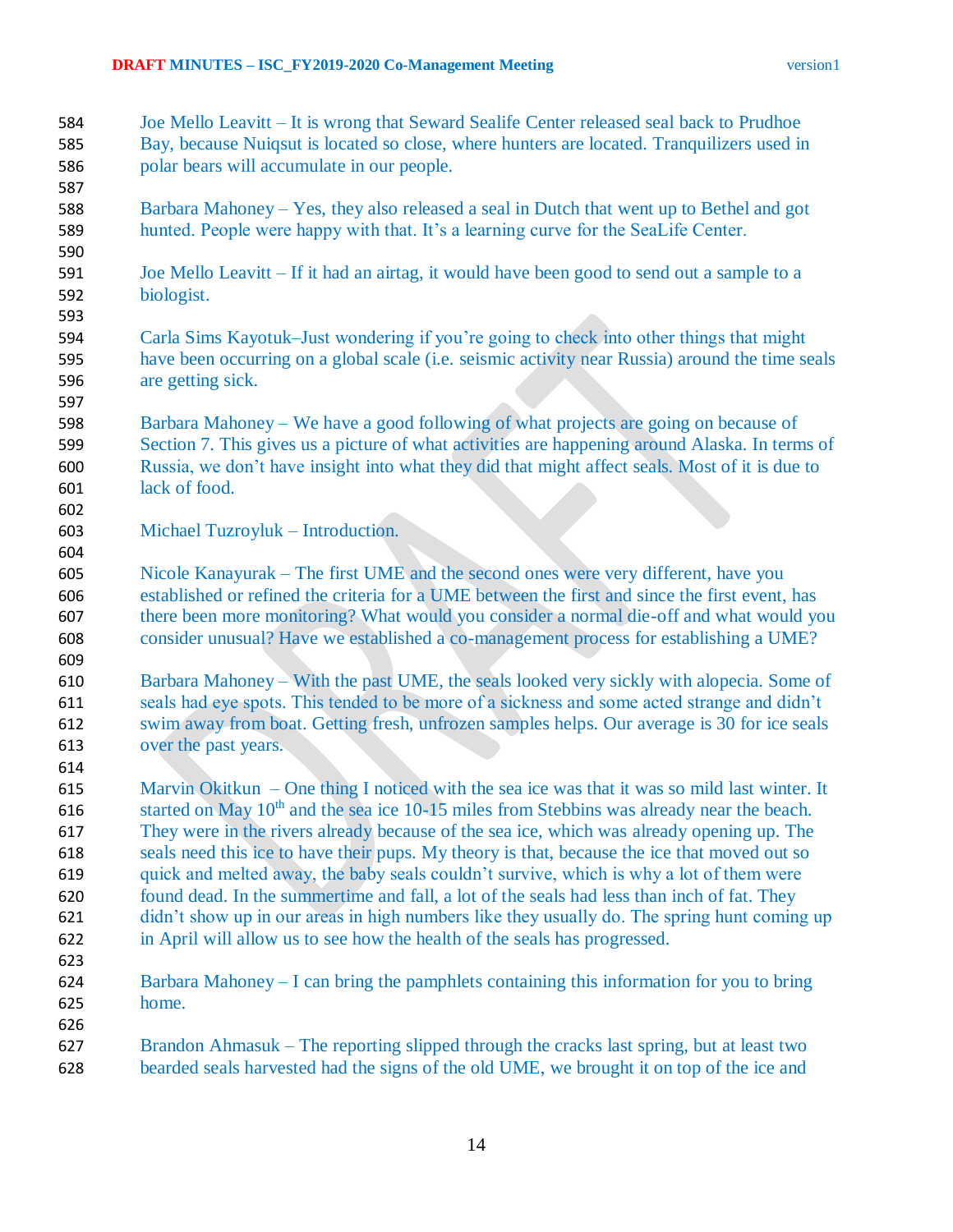| 629        | began butchering, but there was a foul smell. I thought I had relayed in an email this                                                |
|------------|---------------------------------------------------------------------------------------------------------------------------------------|
| 630        | information.                                                                                                                          |
| 631        |                                                                                                                                       |
| 632        | c. Supplies for carcass collection (harvested and/or stranding)                                                                       |
| 633        | Body bags<br>$\mathbf{1}$ .                                                                                                           |
| 634        | ii.<br>Gloves                                                                                                                         |
| 635        | Trash bags, extra large<br>iii.                                                                                                       |
| 636        |                                                                                                                                       |
| 637        | Barbara Mahoney – We have body bags, wipes, and gloves for hunters so that they can ship                                              |
| 638        | contaminated bodies to get tested in Anchorage. Pictures are also helpful because they determine                                      |
| 639        | date.                                                                                                                                 |
| 640        |                                                                                                                                       |
| 641        | Andy Von Duyke – The handout with the stranding network is in the 3-ring binder. Do you have                                          |
| 642        | a best practice way for hunters to decontaminate their boats, knives, and other materials?                                            |
| 643        |                                                                                                                                       |
| 644<br>645 | Barbara Mahoney – I haven't thought about that, great point. It doesn't have to be the whole<br>animal shipped, it can just be parts. |
| 646        |                                                                                                                                       |
| 647        | Sam Gosuk – The UME made me think of a place close to the sea in the North that had buried                                            |
| 648        | toxins. Could the lack of cold weather allow these places to melt and bring toxins into the sea?                                      |
| 649        |                                                                                                                                       |
| 650        | Barbara Mahoney – Usually military sites are either Superfund or contaminated sites that make                                         |
| 651        | people worried about human safety. After the meeting, we can have people take as many                                                 |
| 652        | materials as they want, the body bags, etc are all available.                                                                         |
| 653        |                                                                                                                                       |
| 654        | Peter Boveng – Should we put these items into a kit with a contact information sheet included for                                     |
| 655        | hunters?                                                                                                                              |
| 656        |                                                                                                                                       |
| 657        | Andy Von Duyke – This topic came up during our last meeting and is a highlighted action item.                                         |
| 658        | It goes over best practices for shippers, and it would be good to have a worksheet included.                                          |
| 659        |                                                                                                                                       |
| 660        | Carla Sims Kayotuk – Our research specialist should be trained on this message and learn how to                                       |
| 661        | get the message out, because they will be contacted in our villages.                                                                  |
| 662        |                                                                                                                                       |
| 663        | Barbara Mahoney – Part of the UME includes some funds that could be included in that. We                                              |
| 664        | have the flexibility to send people up there to collect bodies and pictures.                                                          |
| 665        |                                                                                                                                       |
| 666        | Nicole Kanayurak – Have you considered compensation for the hunters?                                                                  |
| 667        |                                                                                                                                       |
| 668        | Barbara Mahoney – Yes, fuel is compensated and we have a contract that allows flexibility with                                        |
| 669        | that as well.                                                                                                                         |
| 670        |                                                                                                                                       |
| 671        | Andy Von Duyke – There is no shortage of topics for having a Wildlife radio show on KBRW                                              |
| 672        | but this should be put on the top of the list.                                                                                        |
| 673        |                                                                                                                                       |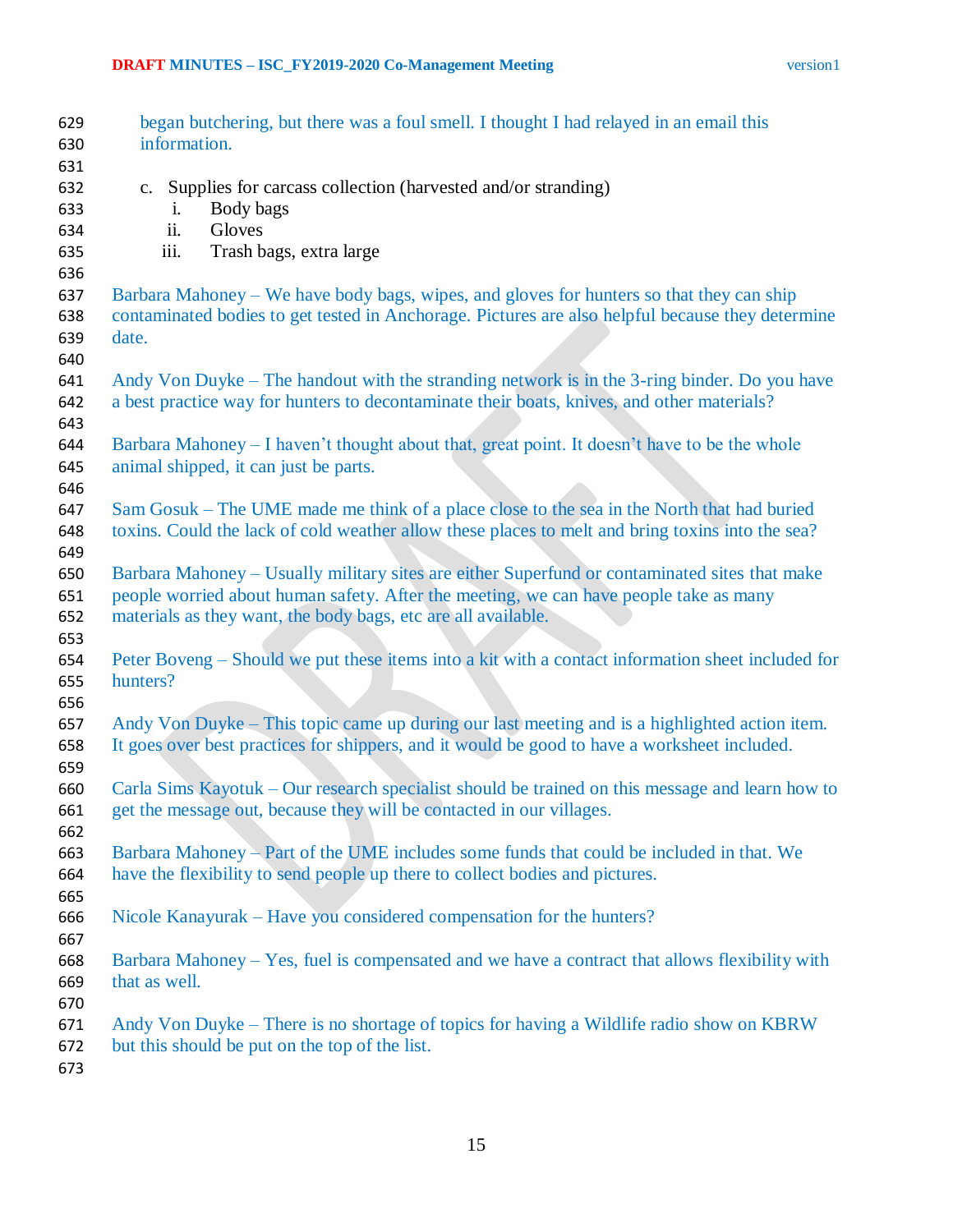- Billy Adams A talk show is a good idea and is something that is needed for our communities.
- You could allow communities to call in with questions, have frequently asked questions, etc.
- This will provide a lot of answers.
- 
- Barbara Mahoney We have a budget for press releases that will begin in March.
- 

 Billy Adams – As soon as we get back we'll send out a poll so everyone agree to a time and date for a radio show.

- Brandon Ahmasuk For our region, we've done talk shows about birds, UMEs, etc. We did do a talk show on the UME of last year and got callers from around the region and are encouraging people to bring samples back.
- **15. Closing Comments**
- Billy Adams – Thank you to everyone who put in the effort to continue their membership in the ISC. When we get to our next meeting, we will have a clear vision of what we want to achieve. Now, we understand the Action Plan, our Co-Management meetings, and workshops. The most important part is the friendships we continue to have with our federal, state, and local partners.
- Peter Boveng – This is a first time I've come to the meeting having read the minutes, gone through the Action Plan, and a lot of people were in the same boat and everything went smoothly. We had a roadmap to follow and I hope we continue to do that. This was a very productive meeting, thank you.
- Joe Mello Leavitt –On this radio talk show, it will help a lot with transparency for our people. This will be a good help, thank you.
- Shawn Carey Thank you for allowing us who aren't part of the committee to come in and listen and help when we can.
- Barbara Mahoney – I like the idea of a radio show, and perhaps it could be an ISC discussion, where NMFS and ISC members answer questions on air.
- 

## **16. Date for Next Meeting**

## **17. Adjournment**

- Motion to adjourn by Albert.
- Second by Marvin.
- Question called for.
- Motion passed.
- Meeting adjourned.
- 
- 
-